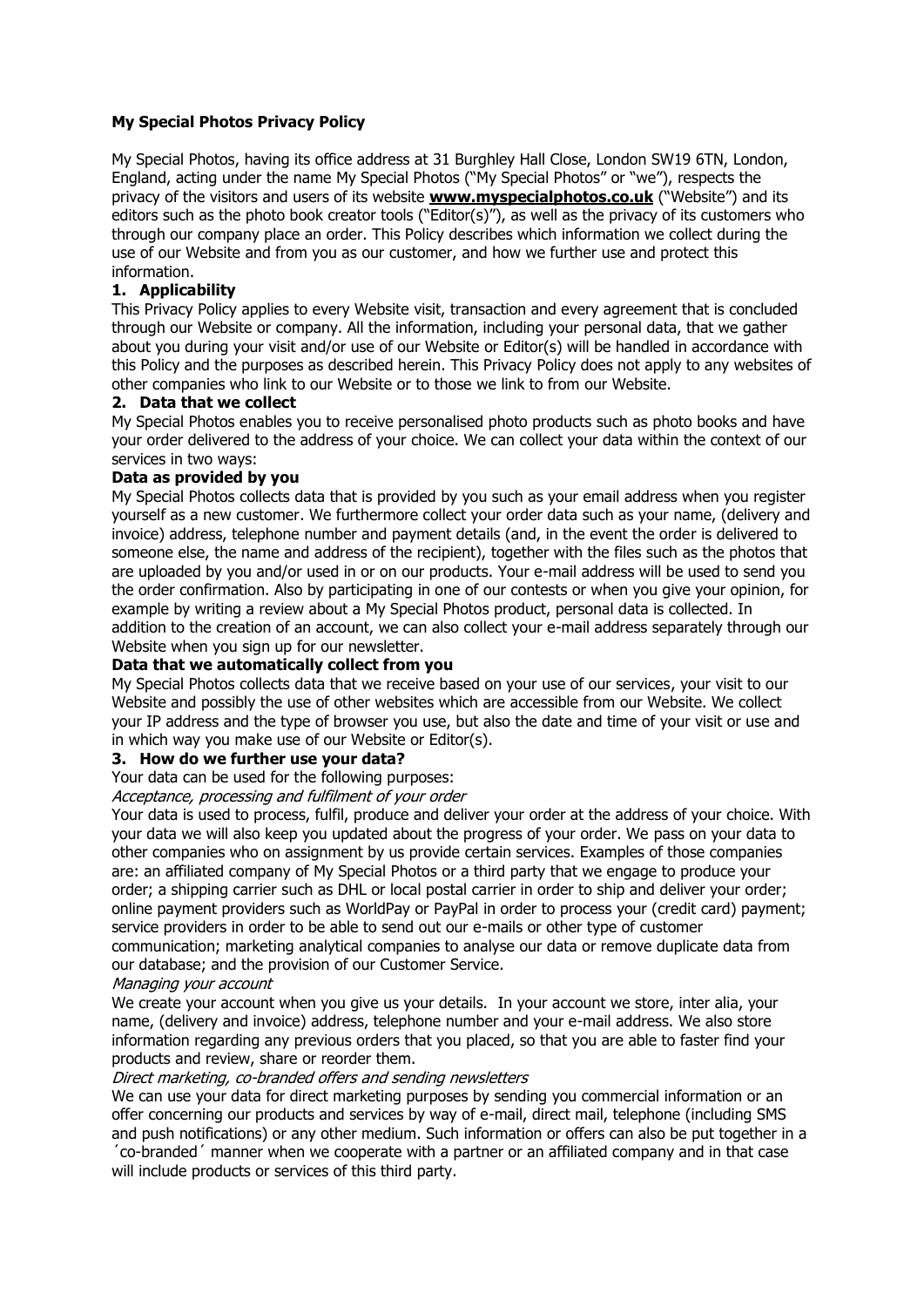You can sign up for our mailing list which is used to send information by e-mail. This way you will be kept up to date about special offers and our new or complementary products and services. If you no longer wish to receive our emails, you can always let us know by contacting us.

# 4. **Reviews and comments**

We very much like to hear about your experiences with our Website and of course, our products. For writing a review about the brand, service or a product of My Special Photos we make use of third parties, like TrustPilot. If you wish to write a review about a My Special Photos product, TrustPilot gathers your personal data. To see which personal data is being collected and how they handle that data you can take a look at **<http://uk.legal.trustpilot.com/end-user-privacy-terms>**. In the event you give us a review, for example via a third party like TrustPilot, through Social Media or our Customer Service, we can use such a review (or any part thereof) for any purpose, provided that we will not use your review in combination with your name or any other personal data. We shall solely use your review (or any part thereof) together with your name (and other personal data) as provided by you to us, after obtaining your prior and explicit consent.

# 5. **Promotional contests and prize draws**

If you participate in a promotional contest or prize draw, we may ask you for your name, telephone number or email address and, possibly, you will share with us other material like your photos. With this data we can run the promotional contest or prize draw, inform the prize winner(s) that they have won and, after we have received their prior consent, by way of our Website, newsletter and/or Social Media make the names of the prize winner(s) public.

# 6. **Maintenance, statistical analysis and improvement of our services**

We continuously strive to improve our services. We use for this purpose analytical software provided by third parties such as Adobe Analytics (as part of the Omniture services) and Google Analytics. With this analytical software we place cookies to register visitor data in general and to receive reports about how our services are used. In this context we register through the Website, the Editor(s) and the App(s) data like the IP-address of your computer, the data and time of your visit or use, your browser, which products you have viewed, created and which functionalities from the Editor in this respect you applied.

In addition we can use your data in order to ask you to participate in a voluntary customer or market research. Sometimes other companies carry out this research on assignment by us. We shall in that case give such companies your e-mail address or telephone number, who shall, naturally, also comply with this Privacy and Cookie Policy!

# 7. **Fraud**

We use our customer data to investigate, prevent and take action against fraud. In the event we are requested to pass on customer data in order to comply with a legal obligation thereto, for example as a part of a criminal investigation, we shall comply with such a request and transfer the requested data to the respective authority or fraud detection agency.

# 8. **Improvement of our Customer Service**

In order to be able to help you out quickly with any questions, our Customer Service uses your data such as your name and order number. Our Customer Service may take notes during the conversation to register why you contacted us and which solution we provided. Such data in relation to our Customer Service is also stored by us. This is useful if you would contact us another time. If you contact our Customer Service by telephone or e-mail, we may also record and store the conversation itself for quality monitoring and training purposes. This way, you help us with the analysis and improvement of our Customer Service.

My Special Photos works with cooperating partners and service providers to design and produce their products. Please note that cooperating partners and service providers or any other type of sub(processors) that they on their part may engage, can be seated in countries outside the European Union and your data therefore can also be transferred to countries outside the European Union. If there is a transfer to a country that is viewed not to have an adequate level of protection, My Special Photos shall solely transfer the data in the event the recipient agrees to comply with the EU standard contractual clauses for the transfer of personal data as included in the Commission Decision of 5 February 2010 (2010/87/EC) or, if the company is seated in the United States, it applies the EU-U.S. Privacy Shield regime. We furthermore store your data in accordance with the applicable legal retention terms.